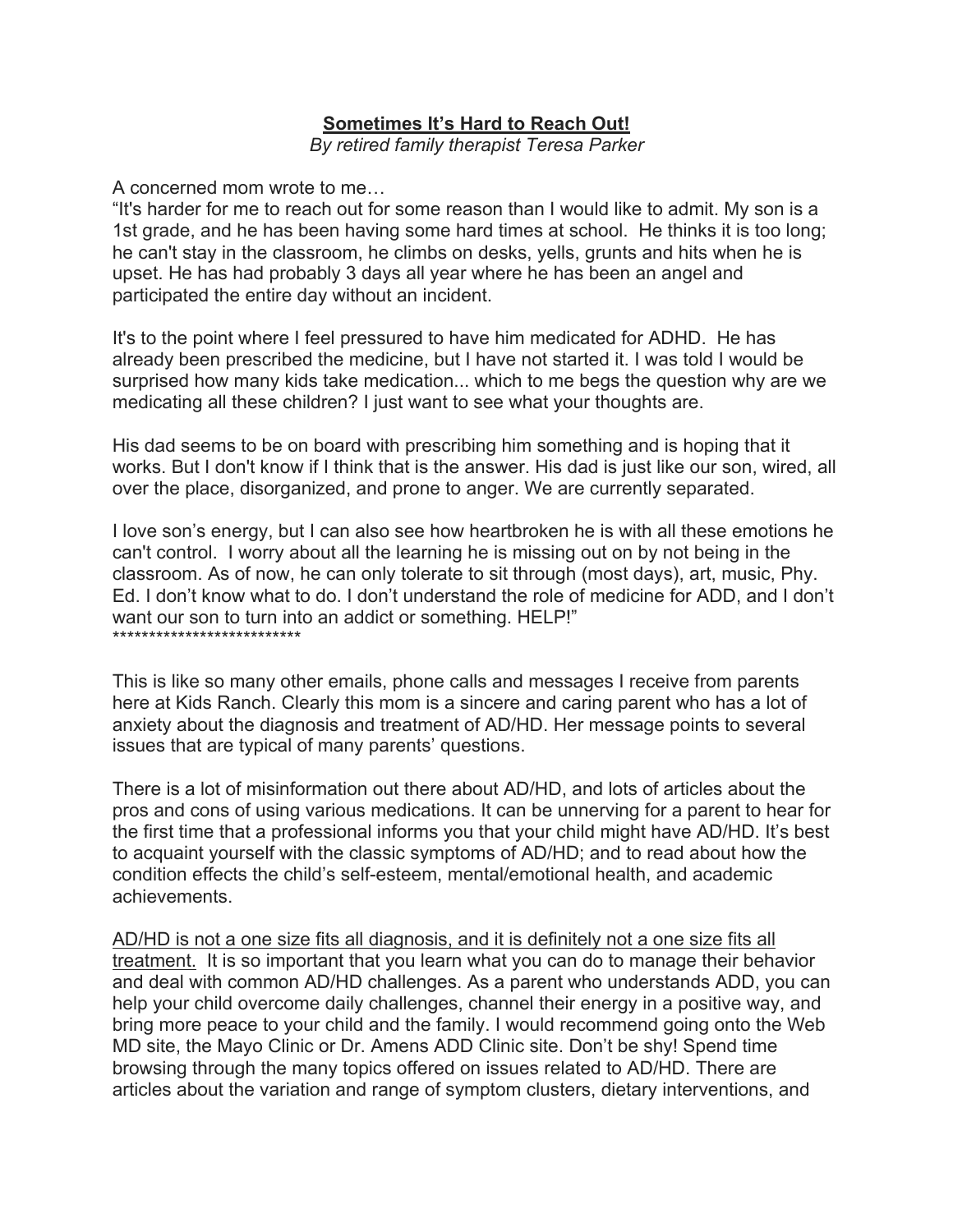natural ways to help lessen the impact of AD/HD, the different types of medications- the psychostimulants and the non-stimulants, information on sleep strategies, (sleep difficulties is often an issue with ADDers) and the negative impact of screen time on the brain.

There are also many helpful articles on helping a child with ADD learn social rules and improve their social skills, such as making friends.

Addressing this mother's concern about whether ADD medication could potentially cause drug addiction, there have been many large studies on this question.

Teens and adults with ADD, who are not treated for the disorder, may become vulnerable to the use of drugs as they learn by junior and high school age which drugs self-medicate their uncomfortable symptoms such as being unable to focus and accomplish necessary tasks, difficulties in learning or feeling anxious. However, research clearly shows that if children with ADD are treated appropriately for the disorder, they are not subject to addictions.

In his breakthrough book on identifying and treating different types of ADD, Healing ADD, Dr Amens wrote, "A very common myth in the lay community is that the use of medication to treat ADD children somehow predisposes them to drug abuse in later life. The theory is that giving kids or teens medicine to help their ADD somehow teaches them to abuse substances later on. Both my clinical experience (spanning 40 years) and an abundance of research shows in fact, the opposite is true. Treating AD/HD actually decreases the incidence of drug or alcohol abuse later on."

The prevalence of people with the diagnosis of AD/HD is significant; more boys than girls are diagnosed. It is estimated that 6 million children in the U.S. have variations of AD/HD, and a large group of adults as well. The practice of diagnosing adults with the disorder is still lagging way behind the number of school-age children, although this is being increasingly addressed by the media.

As this mom points out in her email, there are many advantages of having AD/HD, although these are too often overlooked by the media. While having too much energy for a schoolboy in class is clearly a disadvantage, as he grows, he will learn that ADD people have lots of energy and can be industrious for long periods of times if they are invested in the project. They are also people who are very creative and imaginative, in fact, as a whole, it is often this group of people who are responsible for a host of ground-breaking inventions, along with great achievements in the visual and material arts. They are also largely represented in the fields of architecture and engineering, as well as in a whole host of medical emergency professions.

Lastly, it is important that you persevere in getting the help you need. If you aren't getting the results you want from your doctor or therapist, keep investigating. Learn from the vast array of medical articles on-line and in books. Make sure that your sources are